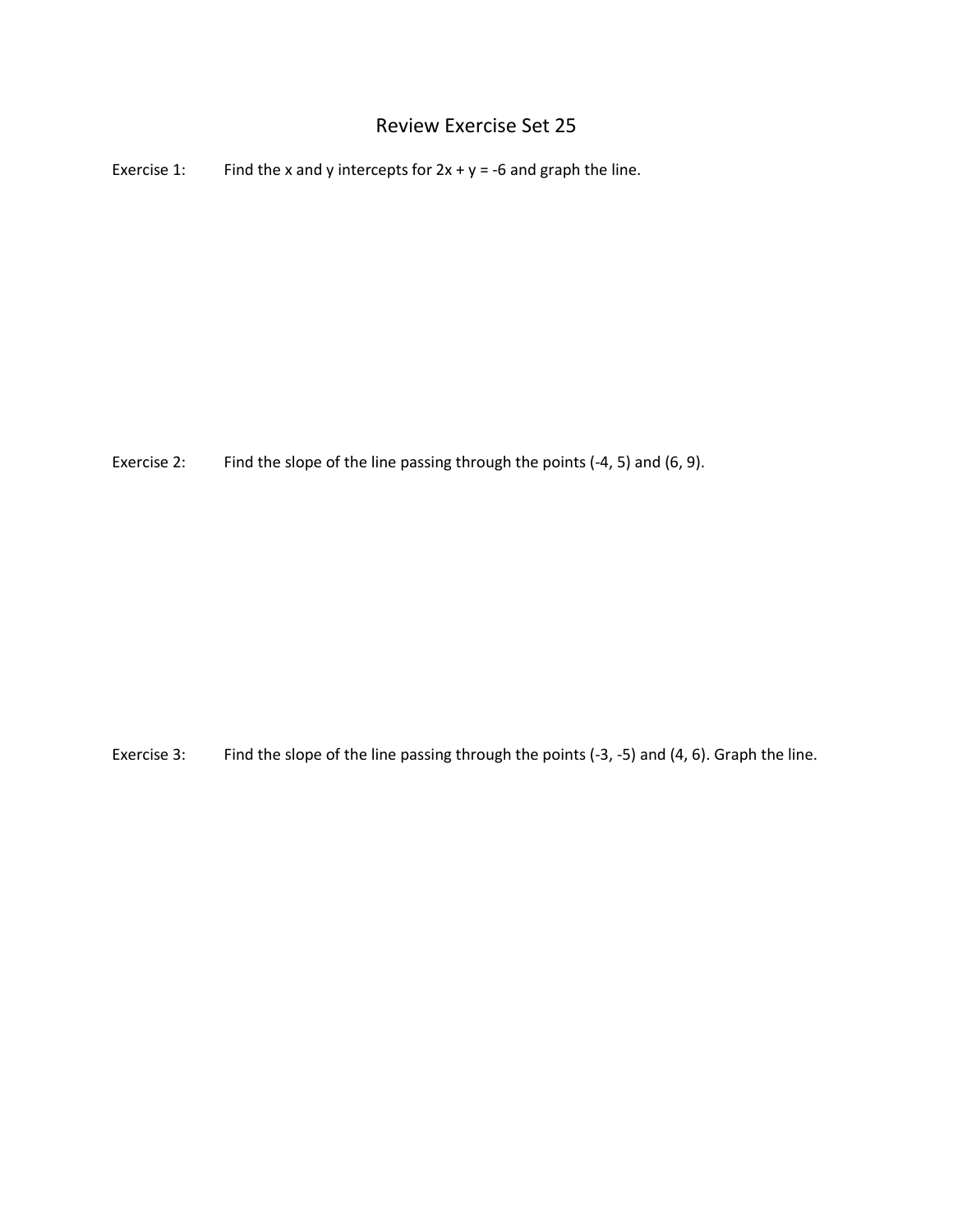Exercise 4: The graph below shows the cost, in dollars, for making a long-distance phone call. Find the slope of the line.



Exercise 5: Graph the equation "2x - 4y = 12" by using the slope and y-intercept.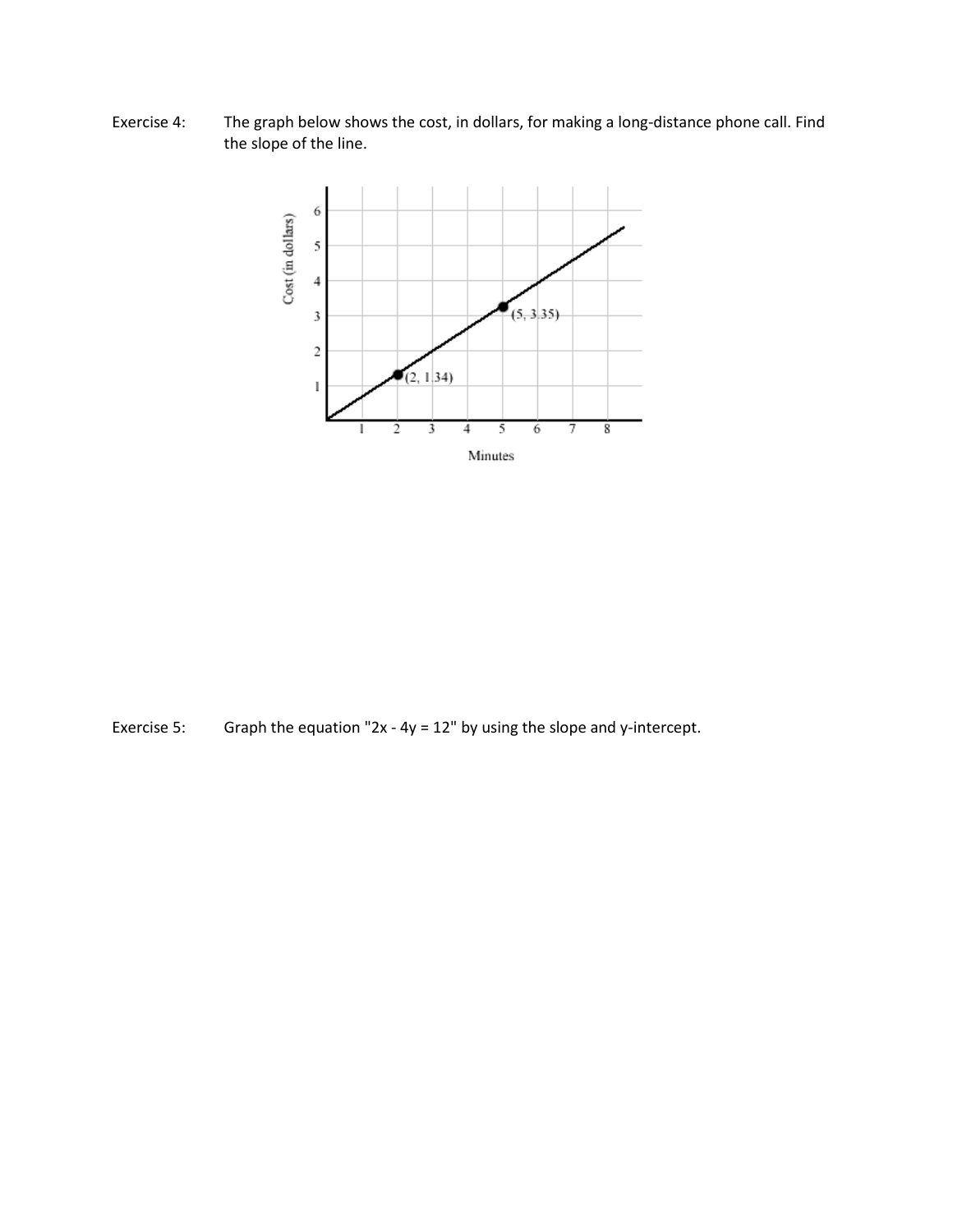## Review Exercise Set 25 Answer Key

Exercise 1: Find the x and y intercepts for  $2x + y = -6$  and graph the line.

Find the intercepts

For x-intercept let  $y = 0$  and solve for x For y-intercept let  $x = 0$  and solve for y

 $2x + y = -6$  2x + y = -6  $2x + 0 = -6$  2(0) + y = -6  $2x = -6$   $y = -6$  $x = -3$ 

## **x-intercept is at (-3, 0) y-intercept is at (0, -6)**

Now, plot the intercepts and draw the line through the points

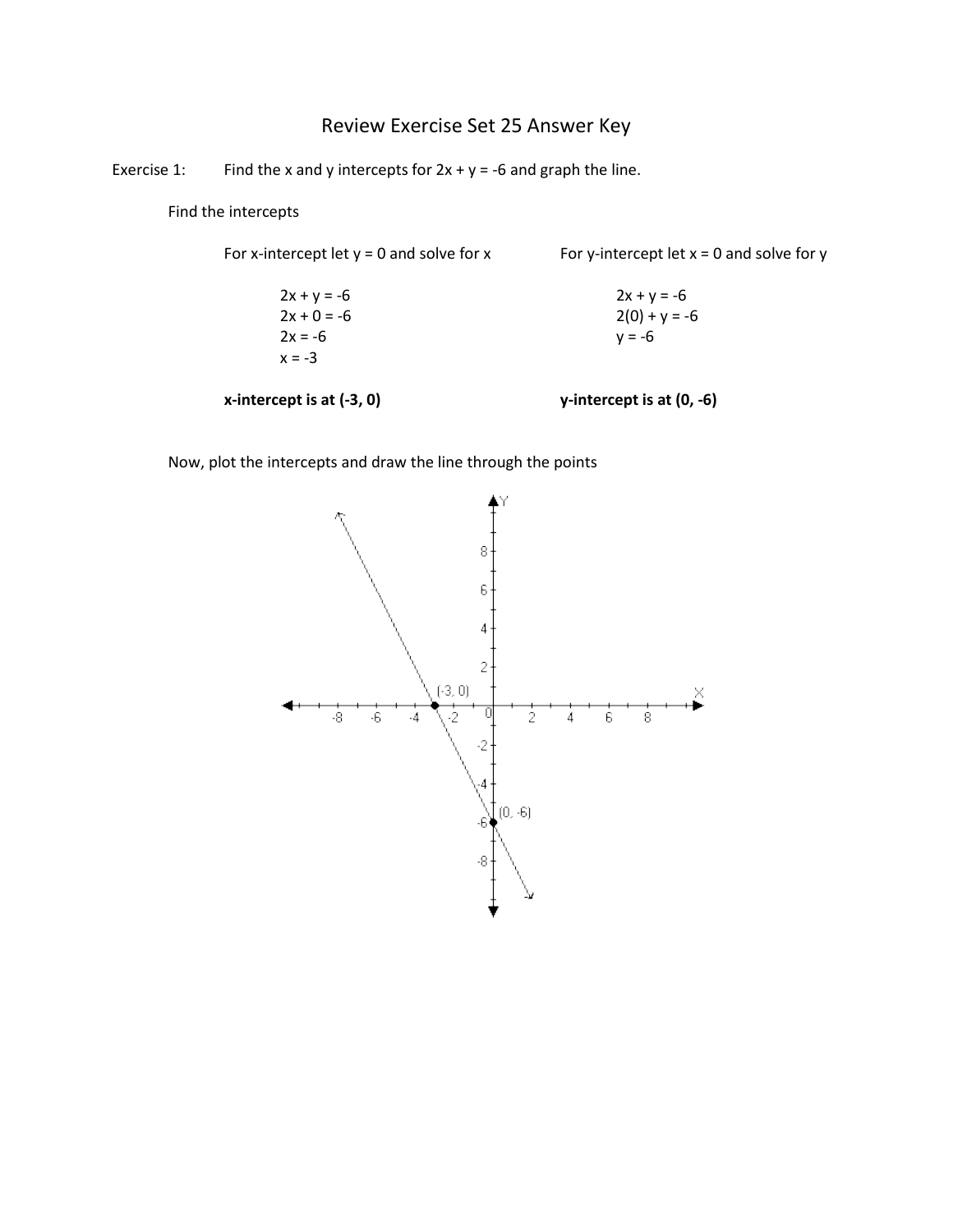Exercise 2: Find the slope of the line passing through the points (-4, 5) and (6, 9).

The equation for the slope of a line is the difference between the y-values divided by the difference between the x-values. The variable m is used to represent the slope of a line.

$$
m = \frac{y_2 - y_1}{x_2 - x_1}
$$

$$
m = \frac{9 - 5}{6 - (-4)}
$$

$$
m = \frac{4}{10}
$$

$$
m = \frac{2}{5}
$$



Exercise 3: Find the slope of the line passing through the points (-3, -5) and (4, 6). Graph the line.

First, find the slope.

$$
m = \frac{y_2 - y_1}{x_2 - x_1}
$$

$$
m = \frac{6 - (-5)}{4 - (-3)}
$$

$$
m = \frac{6 + 5}{4 + 3}
$$

$$
m = \frac{11}{7}
$$

**The slope if 11/7.**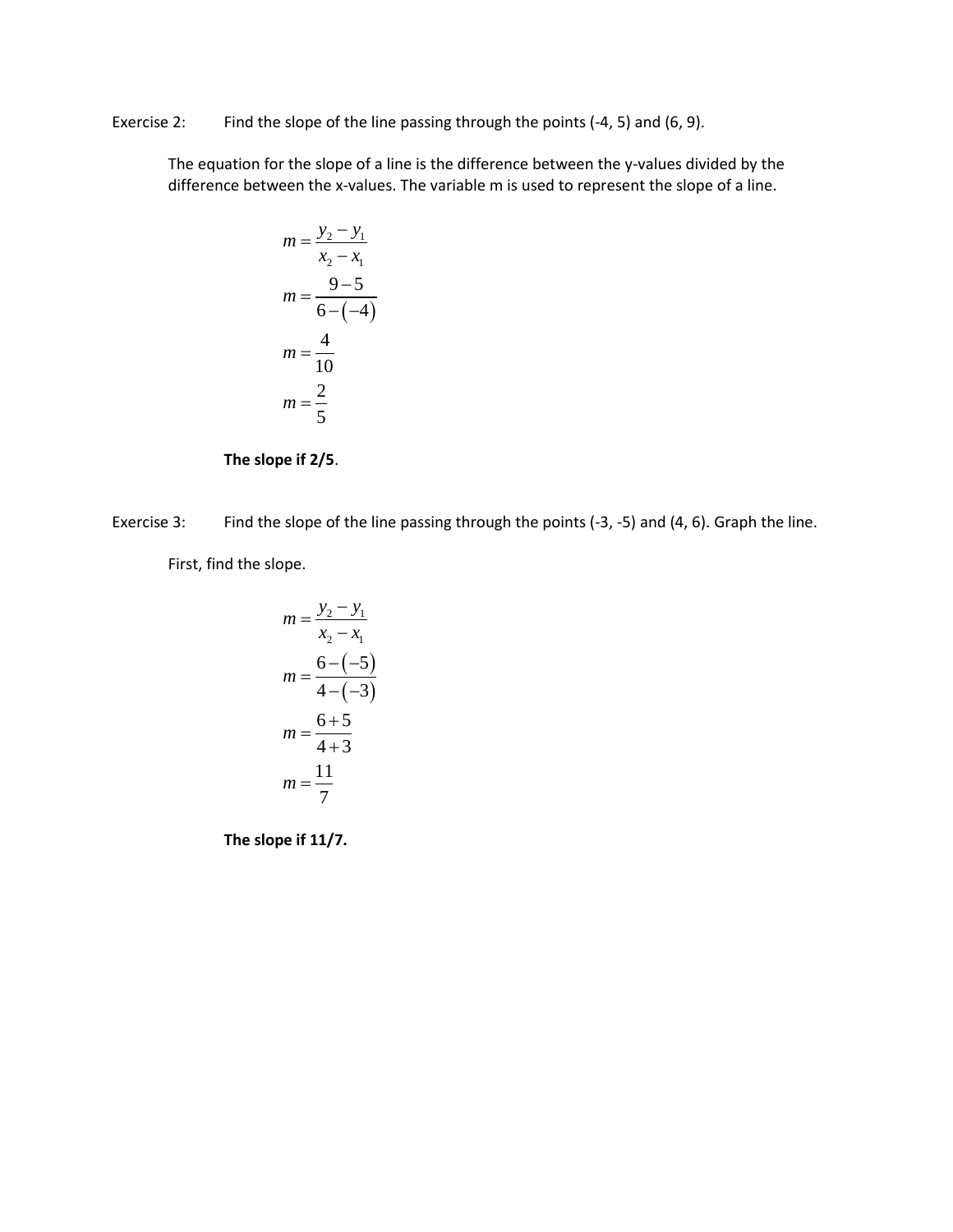Exercise 3 (Continued):

Now, graph the line by plotting the given points.



Exercise 4: The graph below shows the cost, in dollars, for making a long-distance phone call. Find the slope of the line.

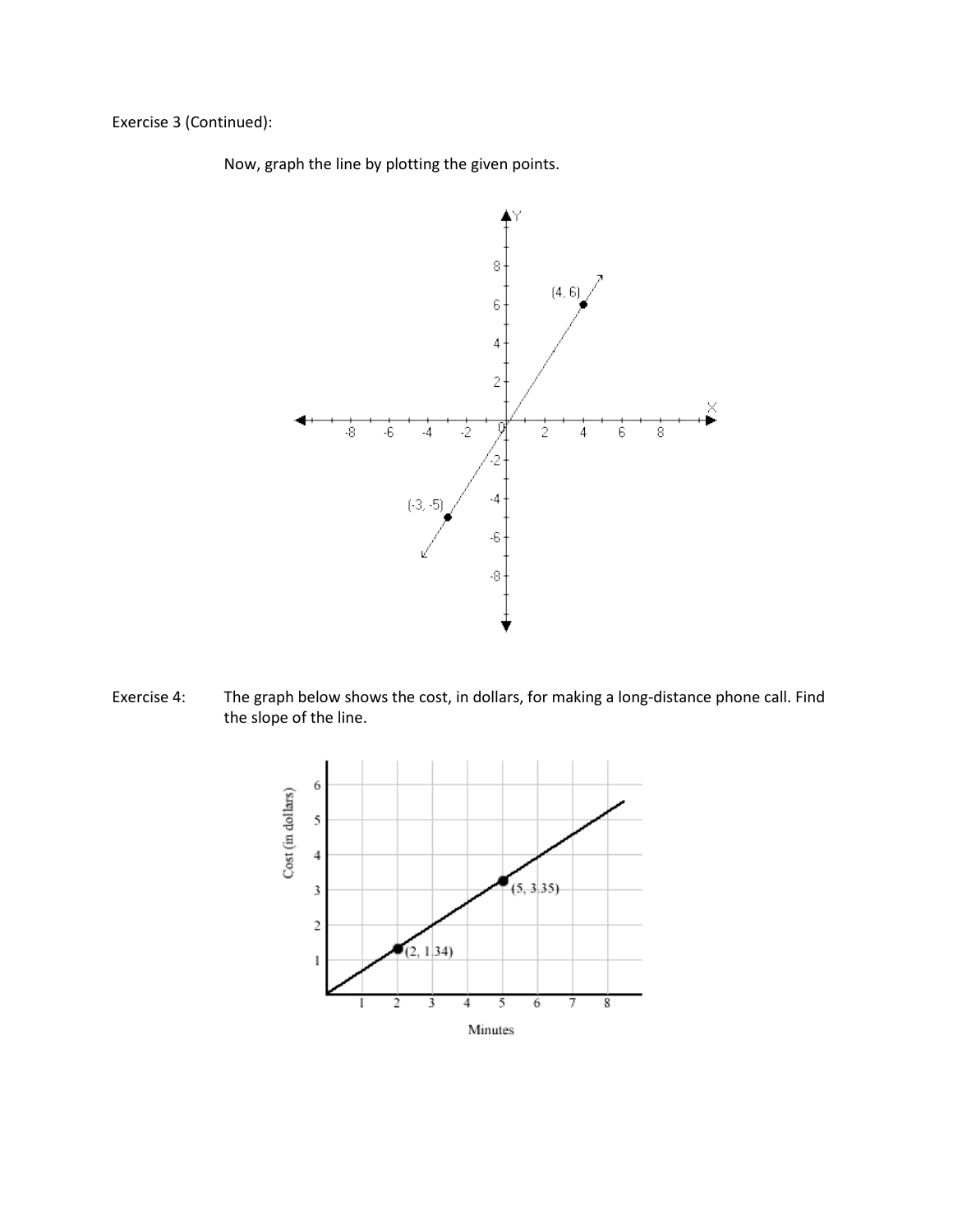Exercise 4 (Continued):

Substitute the two points (2, 1.34) and (5, 3.35) into the slope equation.

$$
m = \frac{y_2 - y_1}{x_2 - x_1}
$$
  
\n
$$
m = \frac{3.35 - 1.34}{5 - 2}
$$
  
\n
$$
m = \frac{2.01}{3}
$$
  
\n
$$
m = 0.67
$$

**The slope of the line is 0.67, which means it costs 67 cents per minute for a long-distance call.**

Exercise 5: Graph the equation "2x - 4y = 12" by using the slope and y-intercept.

First, we will find the intercepts

| Let $x = 0$ and solve for y | Let $y = 0$ and solve for x |
|-----------------------------|-----------------------------|
| $2x - 4y = 12$              | $2x - 4y = 12$              |
| $2(0) - 4y = 12$            | $2x - 4(0) = 12$            |
| $0 - 4y = 12$               | $2x - 0 = 12$               |
| $-4y = 12$                  | $2x = 12$                   |
| $v = -3$                    | $x = 6$                     |
|                             |                             |

**y-intercept is at (0, -3) x-intercept is at (6, 0)**

Now, we can find the slope using our two intercepts.

$$
m = \frac{y_2 - y_1}{x_2 - x_1}
$$
  
\n
$$
m = \frac{0 - (-3)}{6 - 0}
$$
  
\n
$$
m = \frac{0 + 3}{6}
$$
  
\n
$$
m = \frac{3}{6}
$$
  
\n
$$
m = \frac{1}{2}
$$

**The slope is 1/2**